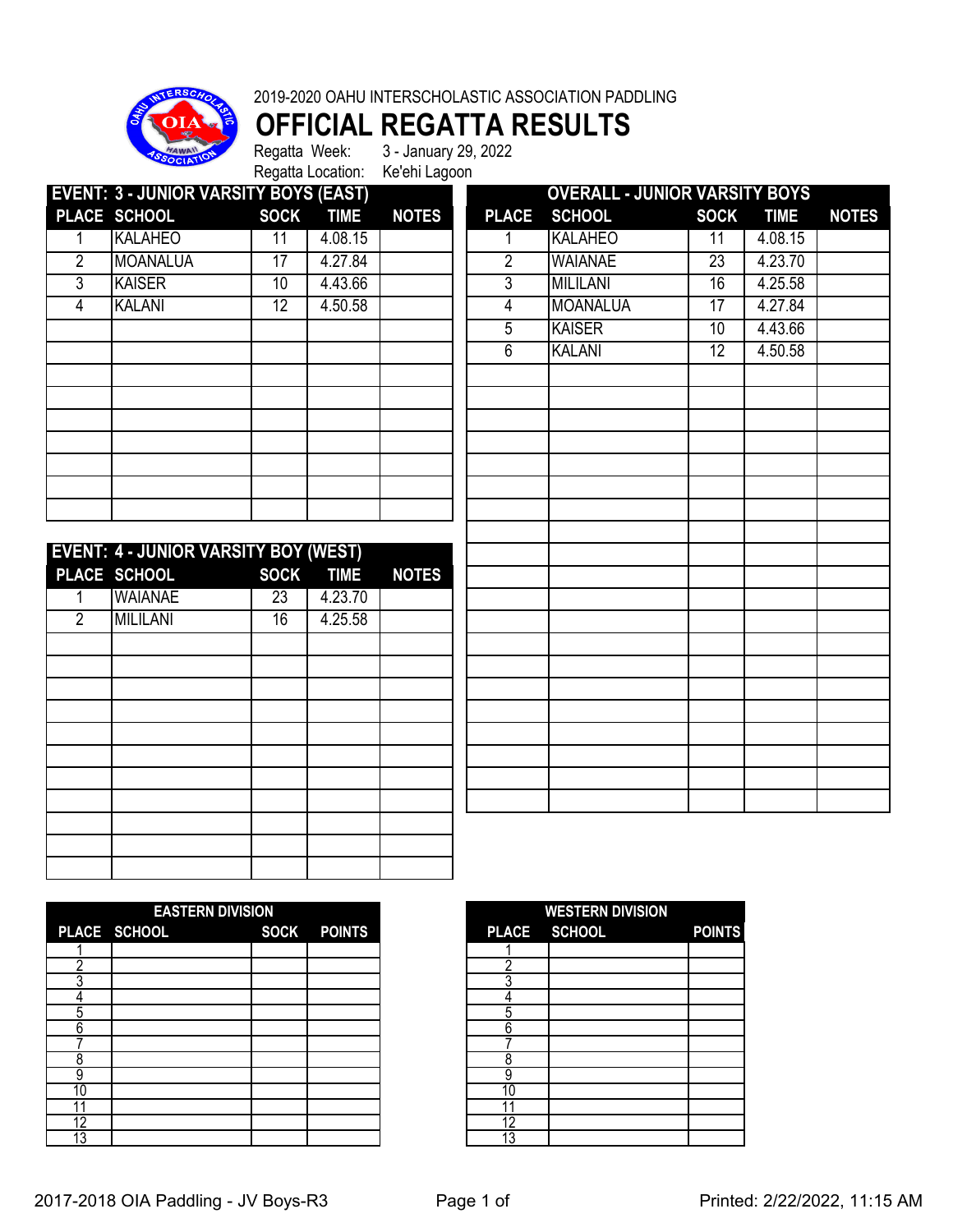

## 2019-2020 OAHU INTERSCHOLASTIC ASSOCIATION PADDLING

**OFFICIAL REGATTA RESULTS**<br>Regatta Week: 3 - January 29, 2022 3 - January 29, 2022

Regatta Location: Ke'ehi Lagoon

**EVENT: 1 - JUNIOR VARSITY GIRLS (EAST) OVERALL - JUNIOR VARSITY GIRLS PLACE SCHOOL SOCK TIME NOTES PLACE SCHOOL SOCK TIME NOTES** 1 |KALAHEO | 11 | 4.59.09 | | | 1 |KALAHEO | 11 | 4.59.09 2 |MOANALUA | 17 | 5.24.53 | | | 2 |WAIANAE | 23 | 5.02.96 3 |KALANI | 12 | 6.04.64 | | | 3 |MOANALUA | 17 | 5.24.53 4 KALANI 12 6.04.64 

|                | <b>EVENT: 2 - JUNIOR VARSITY GIRLS (WEST)</b> |                 |           |              |
|----------------|-----------------------------------------------|-----------------|-----------|--------------|
|                | PLACE SCHOOL                                  |                 | SOCK TIME | <b>NOTES</b> |
|                | <b>WAIANAE</b>                                | $\overline{23}$ | 5.02.96   |              |
| $\overline{2}$ |                                               |                 |           |              |
| 3              |                                               |                 |           |              |
| 4              |                                               |                 |           |              |
| 5              |                                               |                 |           |              |
| 6              |                                               |                 |           |              |
|                |                                               |                 |           |              |
|                |                                               |                 |           |              |
|                |                                               |                 |           |              |
|                |                                               |                 |           |              |
|                |                                               |                 |           |              |
|                |                                               |                 |           |              |
|                |                                               |                 |           |              |

|                | PLACE SCHOOL    | <b>SOCK</b> | <b>TIME</b> | <b>NOTES</b> |
|----------------|-----------------|-------------|-------------|--------------|
| 1              | KALAHEO         | 11          | 4.59.09     |              |
| $\overline{2}$ | <b>WAIANAE</b>  | 23          | 5.02.96     |              |
| $\overline{3}$ | <b>MOANALUA</b> | 17          | 5.24.53     |              |
| $\overline{4}$ | <b>KALANI</b>   | 12          | 6.04.64     |              |
|                |                 |             |             |              |
|                |                 |             |             |              |
|                |                 |             |             |              |
|                |                 |             |             |              |
|                |                 |             |             |              |
|                |                 |             |             |              |
|                |                 |             |             |              |
|                |                 |             |             |              |
|                |                 |             |             |              |
|                |                 |             |             |              |
|                |                 |             |             |              |
|                |                 |             |             |              |
|                |                 |             |             |              |
|                |                 |             |             |              |
|                |                 |             |             |              |
|                |                 |             |             |              |
|                |                 |             |             |              |
|                |                 |             |             |              |
|                |                 |             |             |              |
|                |                 |             |             |              |
|                |                 |             |             |              |
|                |                 |             |             |              |

|    | <b>EASTERN DIVISION</b> |               |
|----|-------------------------|---------------|
|    | PLACE SCHOOL            | <b>POINTS</b> |
|    |                         |               |
|    |                         |               |
|    |                         |               |
|    |                         |               |
| 5  |                         |               |
| 6  |                         |               |
|    |                         |               |
| 8  |                         |               |
| 9  |                         |               |
| C  |                         |               |
|    |                         |               |
| 12 |                         |               |
| 3  |                         |               |

|    | <b>EASTERN DIVISION</b> |               |    | <b>WESTERN DIVISION</b> |               |
|----|-------------------------|---------------|----|-------------------------|---------------|
|    | PLACE SCHOOL            | <b>POINTS</b> |    | PLACE SCHOOL            | <b>POINTS</b> |
|    |                         |               |    |                         | 9             |
|    |                         |               |    |                         |               |
|    |                         |               |    |                         |               |
|    |                         |               |    |                         |               |
| ე  |                         |               | 5  |                         |               |
| 6  |                         |               | 6  |                         |               |
|    |                         |               |    |                         |               |
| ი  |                         |               |    |                         |               |
| 9  |                         |               | 9  |                         |               |
| 10 |                         |               | 10 |                         |               |
|    |                         |               |    |                         |               |
| 12 |                         |               | 12 |                         |               |
| 13 |                         |               | 12 |                         |               |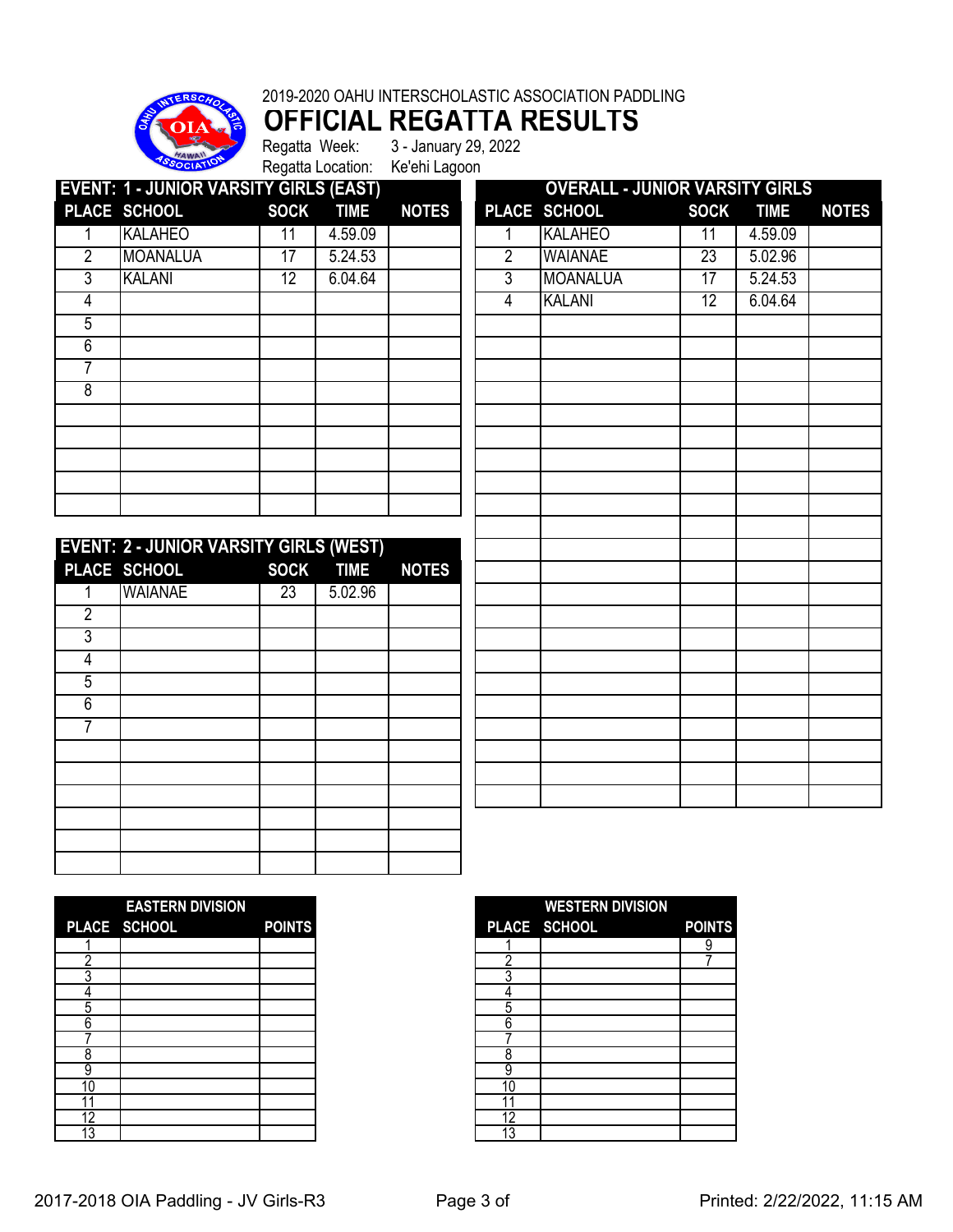

## 2019-2020 OAHU INTERSCHOLASTIC ASSOCIATION PADDLING **OFFICIAL REGATTA RESULTS**<br>Regatta Week: 3- January 29, 2022

Regatta Week: 3 - January 29, 2022 Regatta Location: Ke'ehi Lagoon

**EVENT: 9 - JUNIOR VARSITY MIX (EAST) OVERALL - JUNIOR VARSITY MIX PLACE SCHOOL SOCK TIME NOTES PLACE SCHOOL SOCK TIME NOTES** 1 |KALAHEO | 11 | 4.22.23 | | | 1 |KALAHEO | 11 | 4.22.23 2 MOANALUA 17 4.41.76<br>3 KALANI 12 4.59.76 3 |KALANI | 12 | 4.59.76 | || 3 |MOANALUA | 17 | 4.41.76

| <b>EVENT: 10 - JUNIOR VARSITY MIX (WEST)</b> |                 |                 |           |              |  |  |  |  |  |
|----------------------------------------------|-----------------|-----------------|-----------|--------------|--|--|--|--|--|
|                                              | PLACE SCHOOL    |                 | SOCK TIME | <b>NOTES</b> |  |  |  |  |  |
|                                              | <b>WAIANAE</b>  | 23              | 4.34.03   |              |  |  |  |  |  |
| $\overline{2}$                               | <b>RADFORD</b>  | $\overline{20}$ | 4.49.87   |              |  |  |  |  |  |
| 3                                            | <b>MILILANI</b> | 16              | 5.03.01   |              |  |  |  |  |  |
|                                              |                 |                 |           |              |  |  |  |  |  |
|                                              |                 |                 |           |              |  |  |  |  |  |
|                                              |                 |                 |           |              |  |  |  |  |  |
|                                              |                 |                 |           |              |  |  |  |  |  |
|                                              |                 |                 |           |              |  |  |  |  |  |
|                                              |                 |                 |           |              |  |  |  |  |  |
|                                              |                 |                 |           |              |  |  |  |  |  |
|                                              |                 |                 |           |              |  |  |  |  |  |
|                                              |                 |                 |           |              |  |  |  |  |  |
|                                              |                 |                 |           |              |  |  |  |  |  |

|                | ,,,,,,,,<br><u>,,,,,</u><br>PLACE SCHOOL | <b>SOCK</b>     | <b>TIME</b> | <b>NOTES</b> |
|----------------|------------------------------------------|-----------------|-------------|--------------|
| 1              | <b>KALAHEO</b>                           | $\overline{11}$ | 4.22.23     |              |
| $\overline{2}$ | <b>WAIANAE</b>                           | 23              | 4.34.03     |              |
| 3              | <b>MOANALUA</b>                          | 17              | 4.41.76     |              |
|                |                                          |                 |             |              |
| $\overline{4}$ | <b>RADFORD</b>                           | $\overline{20}$ | 4.49.87     |              |
| 5              | <b>KALANI</b>                            | 12              | 4.59.76     |              |
| 6              | <b>MILILANI</b>                          | 16              | 5.03.01     |              |
|                |                                          |                 |             |              |
|                |                                          |                 |             |              |
|                |                                          |                 |             |              |
|                |                                          |                 |             |              |
|                |                                          |                 |             |              |
|                |                                          |                 |             |              |
|                |                                          |                 |             |              |
|                |                                          |                 |             |              |
|                |                                          |                 |             |              |
|                |                                          |                 |             |              |
|                |                                          |                 |             |              |
|                |                                          |                 |             |              |
|                |                                          |                 |             |              |
|                |                                          |                 |             |              |
|                |                                          |                 |             |              |
|                |                                          |                 |             |              |
|                |                                          |                 |             |              |
|                |                                          |                 |             |              |
|                |                                          |                 |             |              |
|                |                                          |                 |             |              |
|                |                                          |                 |             |              |

|    | <b>EASTERN DIVISION</b> |               |
|----|-------------------------|---------------|
|    | PLACE SCHOOL            | <b>POINTS</b> |
|    |                         |               |
|    |                         |               |
|    |                         |               |
|    |                         |               |
| 5  |                         |               |
| 6  |                         |               |
|    |                         |               |
| 8  |                         |               |
| 9  |                         |               |
| C  |                         |               |
|    |                         |               |
| 12 |                         |               |
| 3  |                         |               |

|    | <b>EASTERN DIVISION</b> |               |
|----|-------------------------|---------------|
|    | PLACE SCHOOL            | <b>POINTS</b> |
|    |                         |               |
|    |                         |               |
|    |                         |               |
|    |                         |               |
|    |                         |               |
|    |                         |               |
|    |                         |               |
|    |                         |               |
|    |                         |               |
| 10 |                         |               |
|    |                         |               |
|    |                         |               |
| 13 |                         |               |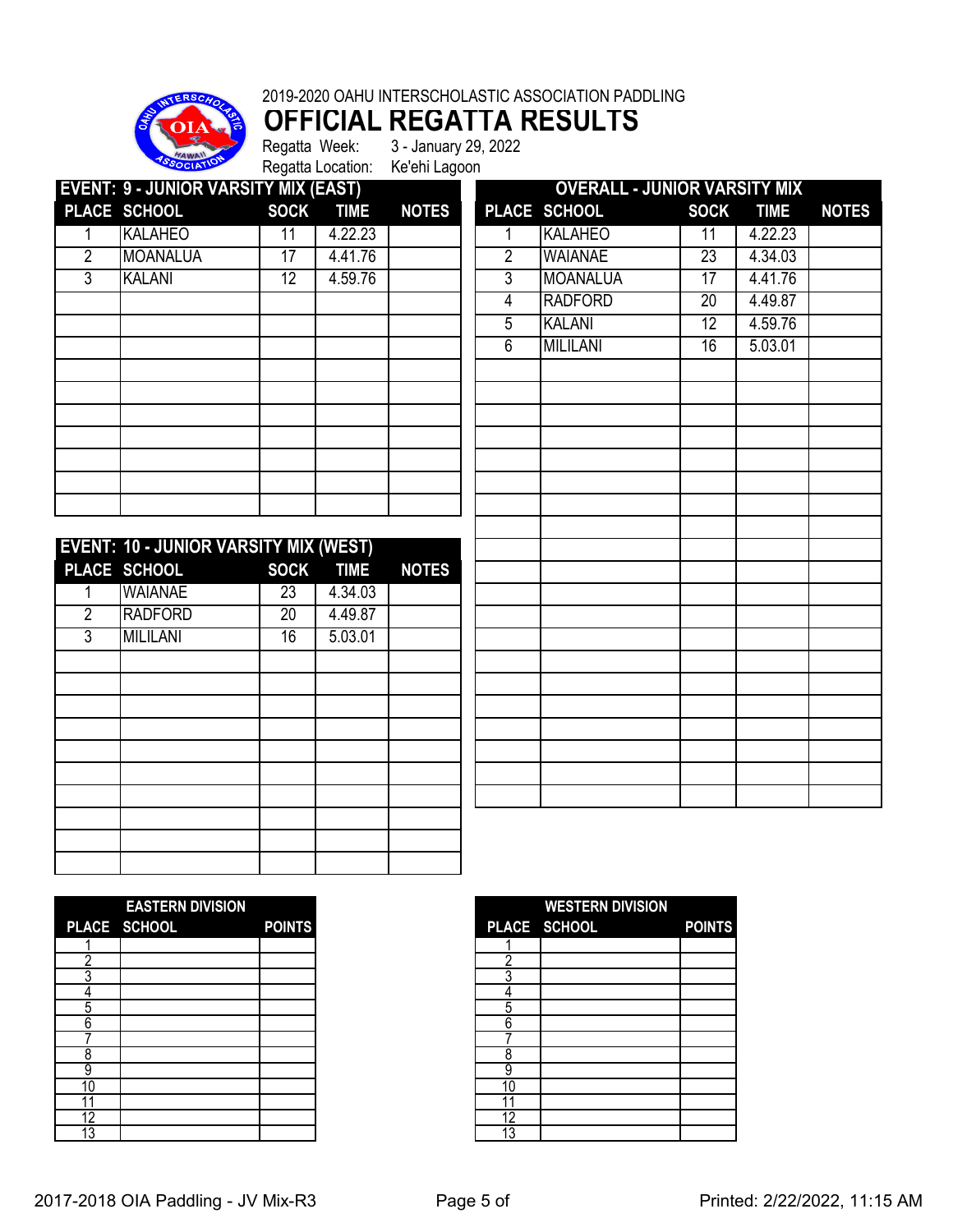

2019-2020 OAHU INTERSCHOLASTIC ASSOCIATION PADDLING

**OFFICIAL REGATTA RESULTS**

Regatta Week: 3 - January 29, 2022 Regatta Location: Ke'ehi Lagoon

| <b>EVENT: 7 - VARSITY BOYS (EAST)</b> |                  |             |             |              | <b>OVERALL - VARSITY BOYS</b> |                  |             |             |              |
|---------------------------------------|------------------|-------------|-------------|--------------|-------------------------------|------------------|-------------|-------------|--------------|
|                                       | PLACE SCHOOL     | <b>SOCK</b> | <b>TIME</b> | <b>NOTES</b> |                               | PLACE SCHOOL     | <b>SOCK</b> | <b>TIME</b> | <b>NOTES</b> |
|                                       | <b>KAILUA</b>    | 8           | 4.08.69     |              |                               | <b>KAILUA</b>    | 8           | 4.08.69     |              |
| 2                                     | <b>KALAHEO</b>   | 11          | 4.12.24     |              | 2                             | <b>RADFORD</b>   | 20          | 4.12.07.    |              |
| 3                                     | <b>KAISER</b>    | 10          | 4.15.12     |              | 3                             | <b>KALAHEO</b>   | 11          | 4.12.24     |              |
| 4                                     | <b>KALANI</b>    | 12          | 4.16.54     |              | 4                             | <b>MILILANI</b>  | 16          | 4.13.32     |              |
| 5                                     | <b>MOANALUA</b>  | 17          | 4.26.59     |              | 5                             | <b>KAISER</b>    | 10          | 4.15.12     |              |
| 6                                     | <b>McKINLEY</b>  | 15          | 4.27.86     |              | 6                             | <b>KALANI</b>    | 12          | 4.16.54     |              |
|                                       | <b>ROOSEVELT</b> | 25          | 4.29.14     |              |                               | <b>WAIALUA</b>   | 22          | 4.25.62     |              |
| 8                                     | <b>CASTLE</b>    | 4           | 4.51.54     |              | 8                             | <b>KAPOLEI</b>   | 13          | 4.25.86     |              |
|                                       |                  |             |             |              | $\overline{9}$                | <b>MOANALUA</b>  | 17          | 4.26.59     |              |
|                                       |                  |             |             |              | 10                            | <b>McKINLEY</b>  | 15          | 4.27.86     |              |
|                                       |                  |             |             |              | 11                            | <b>ROOSEVELT</b> | 25          | 4.29.14     |              |
|                                       |                  |             |             |              | 12                            | <b>CAMPBELL</b>  | 3           | 4.37.74     |              |
|                                       |                  |             |             |              | 13                            | <b>AIEA</b>      |             | 4.49.68     |              |

|                | <b>EVENT: 8 - VARSITY BOYS (WEST)</b> |                 |             |              |
|----------------|---------------------------------------|-----------------|-------------|--------------|
|                | PLACE SCHOOL                          | <b>SOCK</b>     | <b>TIME</b> | <b>NOTES</b> |
| 1              | <b>RADFORD</b>                        | 20              | 4.12.07     |              |
| $\overline{2}$ | <b>MILILANI</b>                       | 16              | 4.13.32     |              |
| 3              | <b>WAIALUA</b>                        | $\overline{22}$ | 4.25.62     |              |
| 4              | <b>KAPOLEI</b>                        | $\overline{13}$ | 4.25.86     |              |
| 5              | <b>CAMPBELL</b>                       | 3               | 4.37.74     |              |
| 6              | <b>AIEA</b>                           |                 | 4.49.68     |              |
|                |                                       |                 |             |              |
|                |                                       |                 |             |              |
|                |                                       |                 |             |              |
|                |                                       |                 |             |              |
|                |                                       |                 |             |              |
|                |                                       |                 |             |              |
|                |                                       |                 |             |              |

| <b>SCHOOL</b><br><b>SOCK</b><br><b>PLACE</b><br><b>TIME</b><br>4.08.69<br><b>KAILUA</b><br>8<br>1<br>2<br>20<br><b>RADFORD</b><br>4.12.07.<br>3<br>11<br><b>KALAHEO</b><br>4.12.24<br><b>MILILANI</b><br>16<br>4.13.32<br>$\overline{4}$<br>5<br>10<br>4.15.12<br><b>KAISER</b><br>$\overline{6}$<br>12<br>4.16.54<br><b>KALANI</b><br>7<br><b>WAIALUA</b><br>$\overline{22}$<br>4.25.62<br><b>KAPOLEI</b><br>13<br>8<br>4.25.86<br>9<br><b>MOANALUA</b><br>17<br>4.26.59 | <b>NOTES</b> |
|---------------------------------------------------------------------------------------------------------------------------------------------------------------------------------------------------------------------------------------------------------------------------------------------------------------------------------------------------------------------------------------------------------------------------------------------------------------------------|--------------|
|                                                                                                                                                                                                                                                                                                                                                                                                                                                                           |              |
|                                                                                                                                                                                                                                                                                                                                                                                                                                                                           |              |
|                                                                                                                                                                                                                                                                                                                                                                                                                                                                           |              |
|                                                                                                                                                                                                                                                                                                                                                                                                                                                                           |              |
|                                                                                                                                                                                                                                                                                                                                                                                                                                                                           |              |
|                                                                                                                                                                                                                                                                                                                                                                                                                                                                           |              |
|                                                                                                                                                                                                                                                                                                                                                                                                                                                                           |              |
|                                                                                                                                                                                                                                                                                                                                                                                                                                                                           |              |
|                                                                                                                                                                                                                                                                                                                                                                                                                                                                           |              |
|                                                                                                                                                                                                                                                                                                                                                                                                                                                                           |              |
| 10<br><b>McKINLEY</b><br>15<br>4.27.86                                                                                                                                                                                                                                                                                                                                                                                                                                    |              |
| 11<br><b>ROOSEVELT</b><br>4.29.14<br>$\overline{25}$                                                                                                                                                                                                                                                                                                                                                                                                                      |              |
| 12<br><b>CAMPBELL</b><br>3<br>4.37.74                                                                                                                                                                                                                                                                                                                                                                                                                                     |              |
| 13<br>$\overline{1}$<br><b>AIEA</b><br>4.49.68                                                                                                                                                                                                                                                                                                                                                                                                                            |              |
| <b>CASTLE</b><br>$\overline{14}$<br>4<br>4.51.54                                                                                                                                                                                                                                                                                                                                                                                                                          |              |
|                                                                                                                                                                                                                                                                                                                                                                                                                                                                           |              |
|                                                                                                                                                                                                                                                                                                                                                                                                                                                                           |              |
|                                                                                                                                                                                                                                                                                                                                                                                                                                                                           |              |
|                                                                                                                                                                                                                                                                                                                                                                                                                                                                           |              |
|                                                                                                                                                                                                                                                                                                                                                                                                                                                                           |              |
|                                                                                                                                                                                                                                                                                                                                                                                                                                                                           |              |
|                                                                                                                                                                                                                                                                                                                                                                                                                                                                           |              |
|                                                                                                                                                                                                                                                                                                                                                                                                                                                                           |              |
|                                                                                                                                                                                                                                                                                                                                                                                                                                                                           |              |
|                                                                                                                                                                                                                                                                                                                                                                                                                                                                           |              |
|                                                                                                                                                                                                                                                                                                                                                                                                                                                                           |              |
|                                                                                                                                                                                                                                                                                                                                                                                                                                                                           |              |

|    | <b>EASTERN DIVISION</b> |               |
|----|-------------------------|---------------|
|    | PLACE SCHOOL            | <b>POINTS</b> |
|    |                         |               |
|    |                         |               |
|    |                         |               |
|    |                         |               |
| 5  |                         |               |
| h  |                         |               |
|    |                         |               |
| 8  |                         |               |
|    |                         |               |
| ۱0 |                         |               |
|    |                         |               |
| 12 |                         |               |
| 3  |                         |               |

|    | <b>EASTERN DIVISION</b> |               |    | <b>WESTERN DIVISION</b> |  |
|----|-------------------------|---------------|----|-------------------------|--|
|    | PLACE SCHOOL            | <b>POINTS</b> |    | PLACE SCHOOL            |  |
|    |                         |               |    |                         |  |
|    |                         |               |    |                         |  |
|    |                         |               |    |                         |  |
|    |                         |               |    |                         |  |
| C  |                         |               | h  |                         |  |
| ი  |                         |               | 6  |                         |  |
|    |                         |               |    |                         |  |
|    |                         |               |    |                         |  |
| 9  |                         |               | 9  |                         |  |
| 10 |                         |               | 10 |                         |  |
|    |                         |               |    |                         |  |
| 12 |                         |               | 12 |                         |  |
| 13 |                         |               | 10 |                         |  |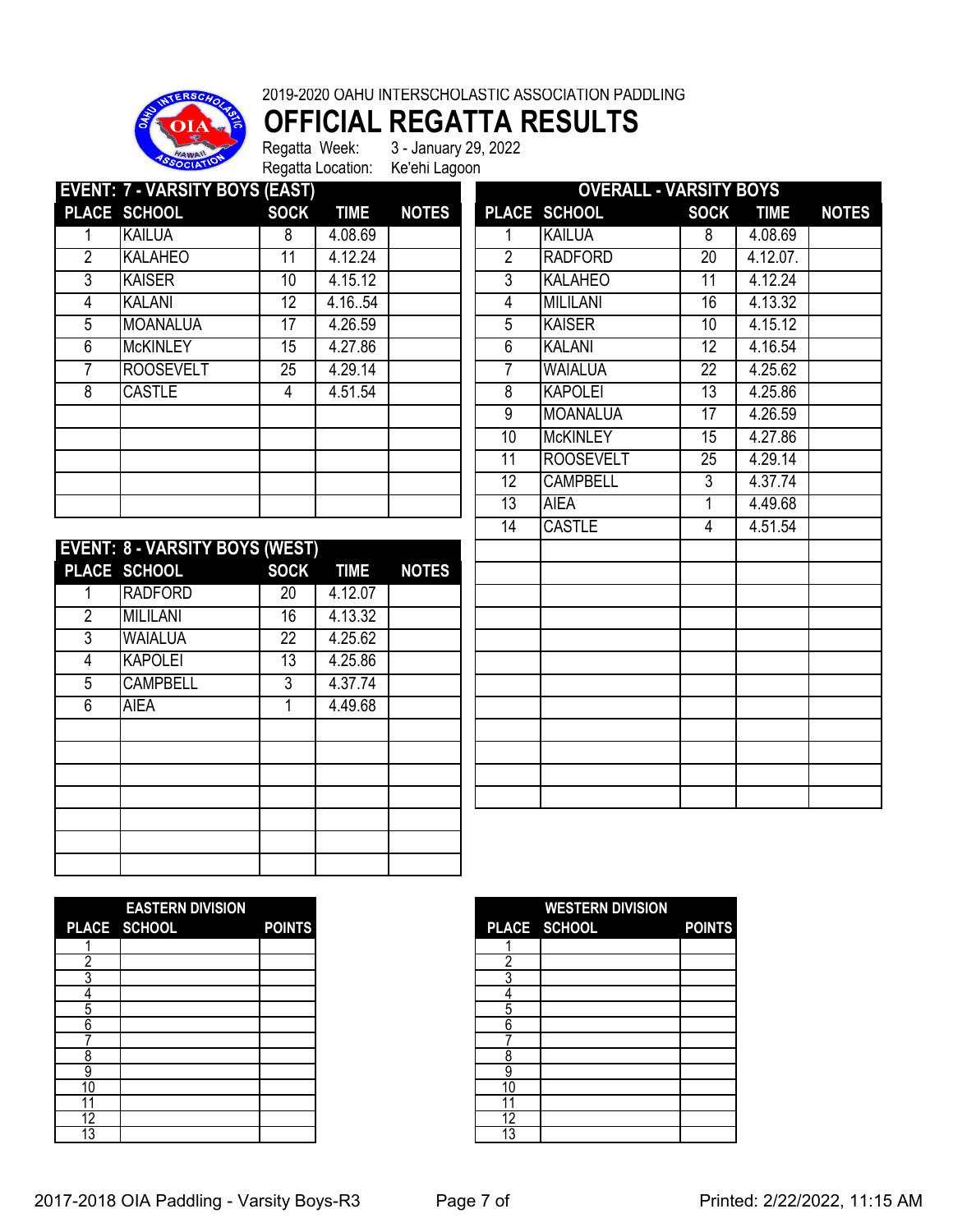

2019-2020 OAHU INTERSCHOLASTIC ASSOCIATION PADDLING

**OFFICIAL REGATTA RESULTS**

Regatta Week: 3 - January 29, 2022 Regatta Location: Ke'ehi Lagoon

| <b>EVENT: 5 - VARSITY GIRLS (EAST)</b> |                  |                 |             |              |  | <b>OVERALL - VARSITY GIRLS</b> |                   |                 |             |              |  |
|----------------------------------------|------------------|-----------------|-------------|--------------|--|--------------------------------|-------------------|-----------------|-------------|--------------|--|
|                                        | PLACE SCHOOL     | <b>SOCK</b>     | <b>TIME</b> | <b>NOTES</b> |  |                                | PLACE SCHOOL      | <b>SOCK</b>     | <b>TIME</b> | <b>NOTES</b> |  |
|                                        | <b>KALAHEO</b>   | 11              | 4.36.53     |              |  |                                | <b>KALAHEO</b>    | 11              | 4.36.53     |              |  |
| 2                                      | <b>CASTLE</b>    | 4               | 4.54.88     |              |  | 2                              | <b>MILILANI</b>   | 16              | 4.49.39     |              |  |
| 3                                      | <b>ROOSEVELT</b> | $\overline{25}$ | 5.01.70     |              |  | 3                              | <b>CASTLE</b>     | 4               | 4.54.88     |              |  |
| 4                                      | <b>McKINLEY</b>  | 15              | 5.04.84     |              |  | 4                              | <b>PEARL CITY</b> | 19              | 4.55.31     |              |  |
| 5                                      | <b>KALANI</b>    | 12              | 5.07.80     |              |  | 5                              | <b>WAIANAE</b>    | $\overline{23}$ | 4.59.70     |              |  |
| 6                                      | MOANALUA         | 17              | 5.14.88     |              |  | 6                              | <b>WAIALUA</b>    | 22              | 5.00.55     |              |  |
|                                        | <b>KAISER</b>    | 10              | 5.15.97     |              |  |                                | <b>ROOSEVELT</b>  | 25              | 5.01.70     |              |  |
|                                        |                  |                 |             |              |  | 8                              | <b>NANAKULI</b>   | 18              | 5.02.82     |              |  |
|                                        |                  |                 |             |              |  | 9                              | <b>McKINLEY</b>   | 15              | 5.04.84     |              |  |
|                                        |                  |                 |             |              |  | 10                             | <b>KALANI</b>     | 12              | 5.07.80     |              |  |
|                                        |                  |                 |             |              |  | 11                             | MOANALUA          | 17              | 5.14.88     |              |  |
|                                        |                  |                 |             |              |  | 12                             | <b>KAISER</b>     | 10              | 5.15.97     |              |  |
|                                        |                  |                 |             |              |  | 13                             | <b>CAMPBELL</b>   | 3               | 5.16.53     |              |  |

|                | <b>EVENT: 6 - VARSITY GIRLS (WEST)</b> |                 |             |              | $\overline{15}$ | <b>KAPOLEI</b> | $\overline{13}$ | 5.21.42 |
|----------------|----------------------------------------|-----------------|-------------|--------------|-----------------|----------------|-----------------|---------|
|                | PLACE SCHOOL                           | <b>SOCK</b>     | <b>TIME</b> | <b>NOTES</b> | 16              | <b>AIEA</b>    |                 | 5.27.97 |
|                | <b>MILILANI</b>                        | 16              | 4.49.39     |              |                 |                |                 |         |
| $\overline{2}$ | <b>PEARL CITY</b>                      | 19              | 4.55.31     |              |                 |                |                 |         |
| 3              | <b>WAIANAE</b>                         | $\overline{23}$ | 4.59.70     |              |                 |                |                 |         |
| 4              | <b>WAIALUA</b>                         | 22              | 5.00.55     |              |                 |                |                 |         |
| 5              | <b>NANAKULI</b>                        | $\overline{18}$ | 5.02.82     |              |                 |                |                 |         |
| 6              | <b>CAMPBELL</b>                        | 3               | 5.16.53     |              |                 |                |                 |         |
| 7              | <b>RADFORD</b>                         | 20              | 5.21.11     |              |                 |                |                 |         |
| 8              | <b>KAPOLEI</b>                         | $\overline{13}$ | 5.21.42     |              |                 |                |                 |         |
| 9              | <b>AIEA</b>                            |                 | 5.27.97     |              |                 |                |                 |         |
|                |                                        |                 |             |              |                 |                |                 |         |
|                |                                        |                 |             |              |                 |                |                 |         |
|                |                                        |                 |             |              |                 |                |                 |         |
|                |                                        |                 |             |              |                 |                |                 |         |

|                 | <u> UVERALL - VARƏLI I GIRLƏ</u> |                 |             |              |
|-----------------|----------------------------------|-----------------|-------------|--------------|
| <b>PLACE</b>    | <b>SCHOOL</b>                    | <b>SOCK</b>     | <b>TIME</b> | <b>NOTES</b> |
| 1               | <b>KALAHEO</b>                   | $\overline{11}$ | 4.36.53     |              |
| $\overline{2}$  | <b>MILILANI</b>                  | 16              | 4.49.39     |              |
| 3               | <b>CASTLE</b>                    | 4               | 4.54.88     |              |
| 4               | <b>PEARL CITY</b>                | $\overline{19}$ | 4.55.31     |              |
| 5               | <b>WAIANAE</b>                   | $\overline{23}$ | 4.59.70     |              |
| $\overline{6}$  | <b>WAIALUA</b>                   | $\overline{22}$ | 5.00.55     |              |
| 7               | <b>ROOSEVELT</b>                 | $\overline{25}$ | 5.01.70     |              |
| 8               | <b>NANAKULI</b>                  | $\overline{18}$ | 5.02.82     |              |
| 9               | <b>McKINLEY</b>                  | 15              | 5.04.84     |              |
| 10              | <b>KALANI</b>                    | 12              | 5.07.80     |              |
| $\overline{11}$ | <b>MOANALUA</b>                  | $\overline{17}$ | 5.14.88     |              |
| 12              | <b>KAISER</b>                    | 10              | 5.15.97     |              |
| 13              | <b>CAMPBELL</b>                  | $\overline{3}$  | 5.16.53     |              |
| 14              | <b>RADFORD</b>                   | $\overline{20}$ | 5.21.11     |              |
| 15              | <b>KAPOLEI</b>                   | 13              | 5.21.42     |              |
| 16              | <b>AIEA</b>                      | $\overline{1}$  | 5.27.97     |              |
|                 |                                  |                 |             |              |
|                 |                                  |                 |             |              |
|                 |                                  |                 |             |              |
|                 |                                  |                 |             |              |
|                 |                                  |                 |             |              |
|                 |                                  |                 |             |              |
|                 |                                  |                 |             |              |
|                 |                                  |                 |             |              |
|                 |                                  |                 |             |              |
|                 |                                  |                 |             |              |
|                 |                                  |                 |             |              |

|    | <b>EASTERN DIVISION</b> |               |
|----|-------------------------|---------------|
|    | PLACE SCHOOL            | <b>POINTS</b> |
|    |                         |               |
|    |                         |               |
|    |                         |               |
|    |                         |               |
| 5  |                         |               |
| 6  |                         |               |
|    |                         |               |
| 8  |                         |               |
| 9  |                         |               |
| 10 |                         |               |
| л  |                         |               |
| 12 |                         |               |
| 3  |                         |               |

|    | <b>EASTERN DIVISION</b> |               |
|----|-------------------------|---------------|
|    | PLACE SCHOOL            | <b>POINTS</b> |
|    |                         |               |
|    |                         |               |
|    |                         |               |
|    |                         |               |
| C  |                         |               |
| 6  |                         |               |
|    |                         |               |
| Õ  |                         |               |
| 9  |                         |               |
| 10 |                         |               |
|    |                         |               |
| 12 |                         |               |
| 13 |                         |               |